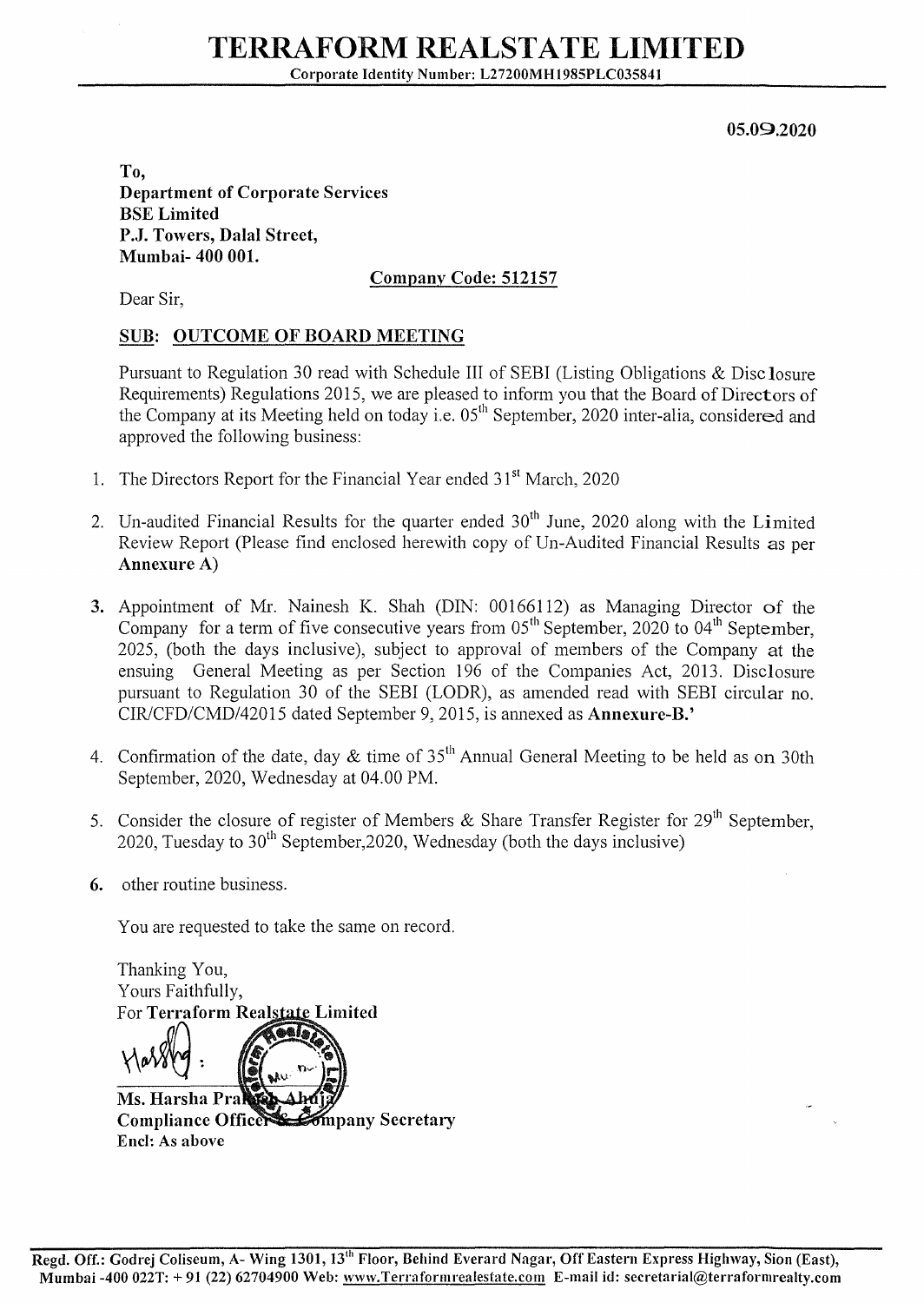| TERRAFORM REALSTATE LIMITED |                                                                                                                   |                          |                           |                                                                                      |                            |  |
|-----------------------------|-------------------------------------------------------------------------------------------------------------------|--------------------------|---------------------------|--------------------------------------------------------------------------------------|----------------------------|--|
|                             |                                                                                                                   |                          | CIN-L27200MH1985PLC035841 |                                                                                      |                            |  |
|                             | Registered Office:- Godrej Coliseum, A- Wing 1301, 13th Floor, Behind Everard Nagar, Off Eastern Express Highway, |                          |                           | Sion (East), Mumbai 400 022. T: $+91$ (22) 62704900. Web: www.Terraformrealstate.com |                            |  |
|                             | STATEMENT OF UN-AUDITED FINANCIAL RESULTS FOR THE QUARTER ENDED 30TH JUNE, 2020                                   |                          |                           |                                                                                      |                            |  |
|                             |                                                                                                                   |                          |                           |                                                                                      | (Amt in Lakhs. Expect EPS) |  |
| Sr.                         | Particulars                                                                                                       |                          | Quarter ended             |                                                                                      | Year ended                 |  |
| No.                         |                                                                                                                   | Un-Audited<br>30.06.2020 | Audited<br>31.03.2020     | Un-Audited                                                                           | Audited                    |  |
|                             | Income                                                                                                            |                          |                           | 30.06.2019                                                                           | 31.03.2020                 |  |
| 1                           | Revenue from Operations                                                                                           | 0.00                     | 0.00                      | 0.00                                                                                 | 0.00                       |  |
| 2                           | Other Incomes                                                                                                     | 0.00                     | 0.00                      |                                                                                      | 0.00                       |  |
| 3                           | Total Income (1+2)                                                                                                | 0.00                     | 0.00                      | 0.00                                                                                 | 0.00                       |  |
| 4                           | <b>Expenses</b>                                                                                                   |                          |                           |                                                                                      |                            |  |
|                             | a) Cost of Materials consumed                                                                                     | 0.00                     | 0.00                      | 0.00                                                                                 | 0.00                       |  |
|                             | b) Purchases of stock-in-trade<br>c) Changes in inventories of                                                    | 0.00                     | 0.00                      | 0.00                                                                                 | 0.00                       |  |
|                             | finished<br>goods, work-                                                                                          |                          |                           |                                                                                      |                            |  |
|                             | in-progress and stock-in-                                                                                         |                          |                           |                                                                                      |                            |  |
|                             | trade                                                                                                             | 0.00                     | 0.00                      | 0.00                                                                                 | 0.00                       |  |
|                             | d) Employee benefit expenses                                                                                      | 0.00                     | 0.00                      | 0.00                                                                                 | 0.00                       |  |
|                             | e) Finance costs                                                                                                  |                          | 0.20                      | 0.28                                                                                 | 1.14                       |  |
|                             | f) Depreciation and                                                                                               |                          |                           |                                                                                      |                            |  |
|                             | amortisation expenses                                                                                             | 0.00<br>3.18             | 0.00<br>0.52              | 0.00                                                                                 | 0.00                       |  |
|                             | g) Other Expenses                                                                                                 |                          |                           | 3.31                                                                                 | 4.65                       |  |
|                             | <b>Total Expenses</b><br>Profit (Loss) before                                                                     | 3.18                     | 0.73                      | 3.59                                                                                 | 5.78                       |  |
| 5                           |                                                                                                                   | (3.18)                   | (0.73)                    | (3.59)                                                                               | (5.78)                     |  |
| 6<br>7                      | Exceptional items                                                                                                 | 0.00                     | 0.00                      | 0.00                                                                                 | 0.00                       |  |
|                             | Profit / (Loss) before<br>extraordinary items and tax                                                             |                          |                           |                                                                                      |                            |  |
|                             | (5-6)                                                                                                             | (3.18)                   | (0.73)                    | (3.59)                                                                               | (5.78)                     |  |
| 8                           | Extraordinary items                                                                                               | 0.00                     | 0.00                      | 0.00                                                                                 | 0.00                       |  |
| 9                           | Profit / (Loss) before tax                                                                                        | (3.18)                   | (0.73)                    | (3.59)                                                                               | (5.78)                     |  |
|                             | Tax expense :                                                                                                     |                          |                           |                                                                                      |                            |  |
|                             | a) Current Tax                                                                                                    | 0.00                     | 0.00                      | 0.00                                                                                 | 0.00                       |  |
| 10                          | b) Short/ (Excess) provision<br>of earlier year                                                                   | 0.00                     | 0.00                      |                                                                                      |                            |  |
|                             | c) Deferred Tax                                                                                                   | 0.00                     | 0.97                      | 0.00                                                                                 | 0.97                       |  |
|                             | Net Profit/(Loss) for the                                                                                         |                          |                           |                                                                                      |                            |  |
| 11                          | period from continuing                                                                                            |                          |                           |                                                                                      |                            |  |
|                             | Operations (9-10)                                                                                                 | (3.18)                   | 0.25                      | (3.59)                                                                               | (4.81)                     |  |
| 12                          | Profit (Loss) from<br>discontinuing Operations                                                                    |                          |                           |                                                                                      |                            |  |
|                             | before tax                                                                                                        | 0.00                     | 0.00                      | 0.00                                                                                 | 0.00                       |  |
|                             | Tax expense of discontinuing                                                                                      |                          |                           |                                                                                      |                            |  |
| 13                          | operations                                                                                                        | 0.00                     | 0.00                      | 0.00                                                                                 | 0.00                       |  |
|                             | Net Profit/(Loss) from                                                                                            |                          |                           |                                                                                      |                            |  |
| 14                          | discontinuing operations                                                                                          |                          |                           |                                                                                      |                            |  |
|                             | after tax (10+11)                                                                                                 | 0.00                     | 0.00                      | 0.00                                                                                 | 0.00                       |  |
| 15                          | Profit/(Loss) for the period                                                                                      | (3.18)                   | 0.25                      | (3.59)                                                                               | (4.81)                     |  |
| 16                          | Other Comprehensive Income                                                                                        | 0.00                     | 0.00                      |                                                                                      |                            |  |
| 17                          | Total Comprehensive income<br>for the period $(15+16)$                                                            |                          |                           |                                                                                      |                            |  |
|                             |                                                                                                                   | (3.18)                   | 0.25                      | (3.59)                                                                               | (4.81)                     |  |
| 18                          | Share of Profit / (Loss) of                                                                                       |                          |                           |                                                                                      |                            |  |
|                             | Associates                                                                                                        |                          |                           |                                                                                      |                            |  |
| 19                          | Disposal in the stake of                                                                                          |                          |                           |                                                                                      |                            |  |
| 20                          | Subsidiarv.<br>Non-Controlling Interest                                                                           | $\overline{a}$           |                           | $\tilde{\phantom{a}}$                                                                |                            |  |
|                             | Net Profit / (Loss) after                                                                                         |                          |                           |                                                                                      |                            |  |
|                             | Taxes, Minority Interest                                                                                          |                          |                           |                                                                                      |                            |  |
| 21                          | and Share of Profit / (Loss)                                                                                      |                          |                           |                                                                                      |                            |  |
|                             | of Associates $(15 \pm 16 \pm 17)$                                                                                |                          |                           |                                                                                      |                            |  |
|                             | ± 18)                                                                                                             | (3.18)                   | 0.25                      | (3.59)                                                                               | (4.81)                     |  |
| 22                          | Paid-up Equity Share                                                                                              |                          |                           |                                                                                      |                            |  |
|                             | Capital                                                                                                           | 50.00                    | 50.00                     | 50.00                                                                                | 50.00                      |  |
| 23                          | Other Equity                                                                                                      | 0.00                     | 0.00                      | 0.00                                                                                 | 0.00                       |  |
| 24. i.                      | Earnings per Share (Before                                                                                        |                          |                           |                                                                                      |                            |  |
|                             | <b>Basic</b><br>(a)                                                                                               |                          |                           | (0.72)                                                                               | (0.96)                     |  |
|                             | Diluted<br>(b)<br>Earnings per Share (After                                                                       | (0.64)                   | 0.05                      |                                                                                      |                            |  |
| 24. ii                      | Extraordinary items) (of                                                                                          |                          |                           |                                                                                      |                            |  |
|                             | Rs. Nil each) (Not                                                                                                |                          |                           |                                                                                      |                            |  |
|                             | Annualised)                                                                                                       |                          |                           |                                                                                      |                            |  |
|                             | Basic<br>(a)                                                                                                      |                          |                           |                                                                                      |                            |  |
|                             | (b)<br>Diluted                                                                                                    | (0.64)                   | 0.05                      | (0.72)                                                                               | (0.96)                     |  |

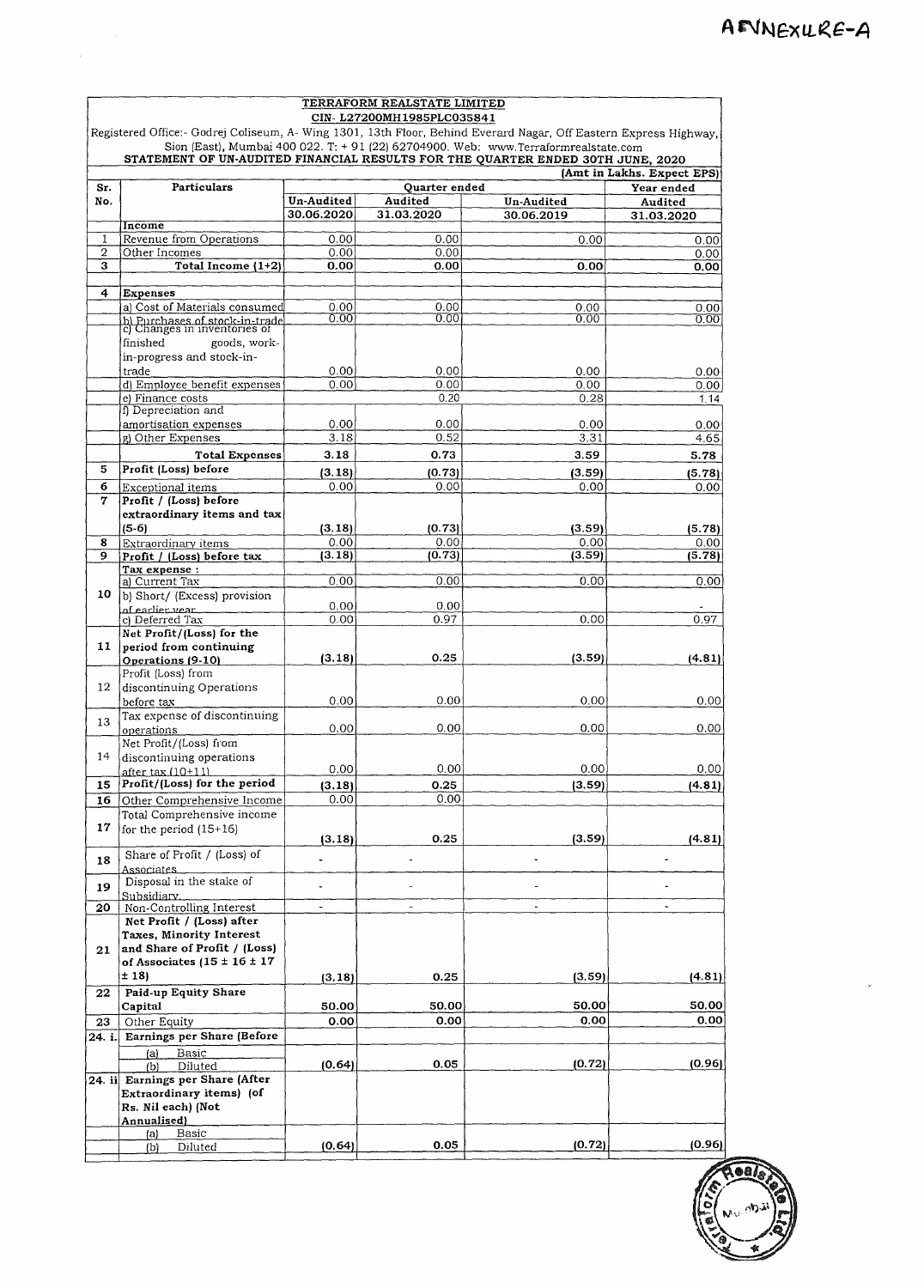|    | The above results for the quarter endeed 30 June 2020 are reviewed and recommende d by the Audit<br>Committee and approved by the Board of Directors of the Company in their respective meeting held<br>on 5th September 2020 and are subjected to a "Limited Review Report" by the Statuto ry Auditor.                                                                                                                                                                                                                                   |  |  |  |  |
|----|-------------------------------------------------------------------------------------------------------------------------------------------------------------------------------------------------------------------------------------------------------------------------------------------------------------------------------------------------------------------------------------------------------------------------------------------------------------------------------------------------------------------------------------------|--|--|--|--|
| 2  | The Un-Audited Finacial Results for the Quarter ended 30.06.2020 of the Company are available on the<br>Company's website www.terraformrealstate.com and also available on BSE Ltd. respectively.                                                                                                                                                                                                                                                                                                                                         |  |  |  |  |
| 3  | The outbreak of Coronavirus (COVID-19) pandemic globally and in India is causing signaliticant<br>disturbance and slowdown of economic activity. In many countries, businesses are beimg forced to<br>cease or limit their operations for long or indefinite period of time. Measures taken to contain the<br>spread of the virus, including travel bans, quarantines, social distancing, and closures of non-essential<br>services have triggered significant disruptions to businesses worldwide, resulting in an economic<br>slowdown. |  |  |  |  |
| 4  | The above statements has been prepared in accordance with the Companies (Indian Ac counting<br>Standards) Rules, 2015 (Ind AS) prescribed under Section 133 of the Companies Act, 2013 and other<br>recognised aaccounting practices and policies to the extent applicable.                                                                                                                                                                                                                                                               |  |  |  |  |
| 5  | The figures of previous periods are regrouped / rearranged wherever considered necessary to<br>correspond with the current period presentation.                                                                                                                                                                                                                                                                                                                                                                                           |  |  |  |  |
| 6. | The figures in 'Lakhs are rounded off to two decimals.                                                                                                                                                                                                                                                                                                                                                                                                                                                                                    |  |  |  |  |
|    | For TERRAFORM REALSTATE LIMITED<br><b>DATE</b><br>: 05.09.2020<br>PLACE : Mumbai<br>VIMAL K. SHAH<br><b>DIRECTOR</b><br>DIN 00716040                                                                                                                                                                                                                                                                                                                                                                                                      |  |  |  |  |

 $\mathcal{L}^{\text{max}}_{\text{max}}$  and  $\mathcal{L}^{\text{max}}_{\text{max}}$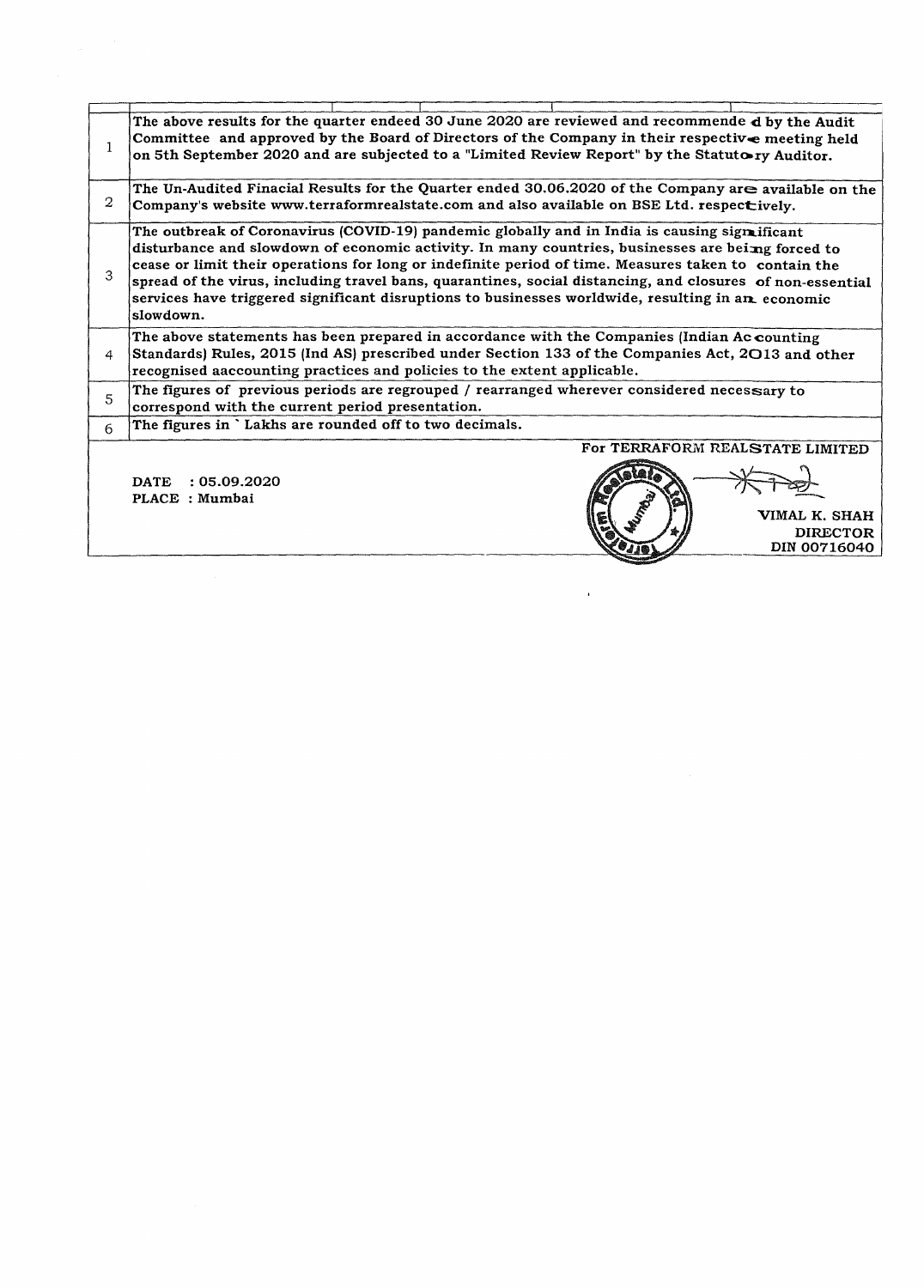

*Pulindra M. Patel* B.Com. F.C.A, Inter C.S. PULINDRA PATEL & CO. CHARTERED ACCOUN-TANTS 307. Gold Mohur Co-Op. Housir<sup>3</sup>g Society, 17 4, Princess Street, Mumbaj- 2. Tel No. : 022~22056233, 022-43472356 Mobile : 9322268243 e-mail: pulindra\_patel@hotmail\_com

Review Report to The Board of Directors. TERRA FORM REAL STATE LIMITED. Godrej Coliseum A-Wing 1301, Sion (East).Mumbai  $-4000022$ .

We have reviewed the quarterly unaudited standalone financial results of  $M/s$ . TERRAFORM REALSTATE LIMITED (the company) for the, Quarter ended June  $30$ .  $2020$  and year to date from April 01, 2020 to June 30, 2020 (the Statement") attached herewith, being submitted by the company pursuant to the requirement of Regulation 33  $\sigma$ f the SEBI (Listing obligations and Disclosure Requirements) Regulations 2015 as amended.

This statement which is the responsibility of the Company's Management and has been approved by the Board of Directors has been prepared in accordance with the recognition and measurement principles laid down in the Tndian Accounting Standard *34* "Interim Financial Reporting" (Ind AS 34), prescribed under section 133 of the Companies Act, 2013 read with relevant rules issued there under and other accounting principles generally accepted in India. Our responsibility is to issue a report on the statement based on our review.

We conducted our review of the Statement in accordance with the standard on Review Engagement (SRE) 2410 'Review of Interim Financial Information performed by the Independent Auditor of the Entity' issued by the Institute of Chartered Accountants of India. This standard requires that we plan and perform the review to obtain moderate assurance as to whether the financial statement is free of material misstatements. A review is limited primarily to inquiries of company personnel and analytical procedures applied to financial data and thus provides less assuranee than an audit We have not performed an audit and accordingly, we do not express an audit opinion.

Based on our review conducted as stated above, nothing has come to our attention that causes us to believe that the accompanying statement of unaudited financial results prepared in accordance with the aforesaid Indian accounting standards and other accounting principles generally accepted in India, has not disclosed the information required to be disclosed in terms of Regulation 33 of the SEBI (Listing Obligations and Disclosure Requirements) Regulations 2015, as amended including the manner in which it is to he disclosed, or that it contains any material misstatement

> Yours faithfully, For PULINDRA PATEL & CO. Chartered Accountants FRN No. 0115187\V In mil

(Pulindra Pntcl) Proprietor Membership No. 048991 ODIN No.: 20048991AAAAGY4318

Place : Mumbai Date  $\therefore$  5<sup>th</sup> September, 2020